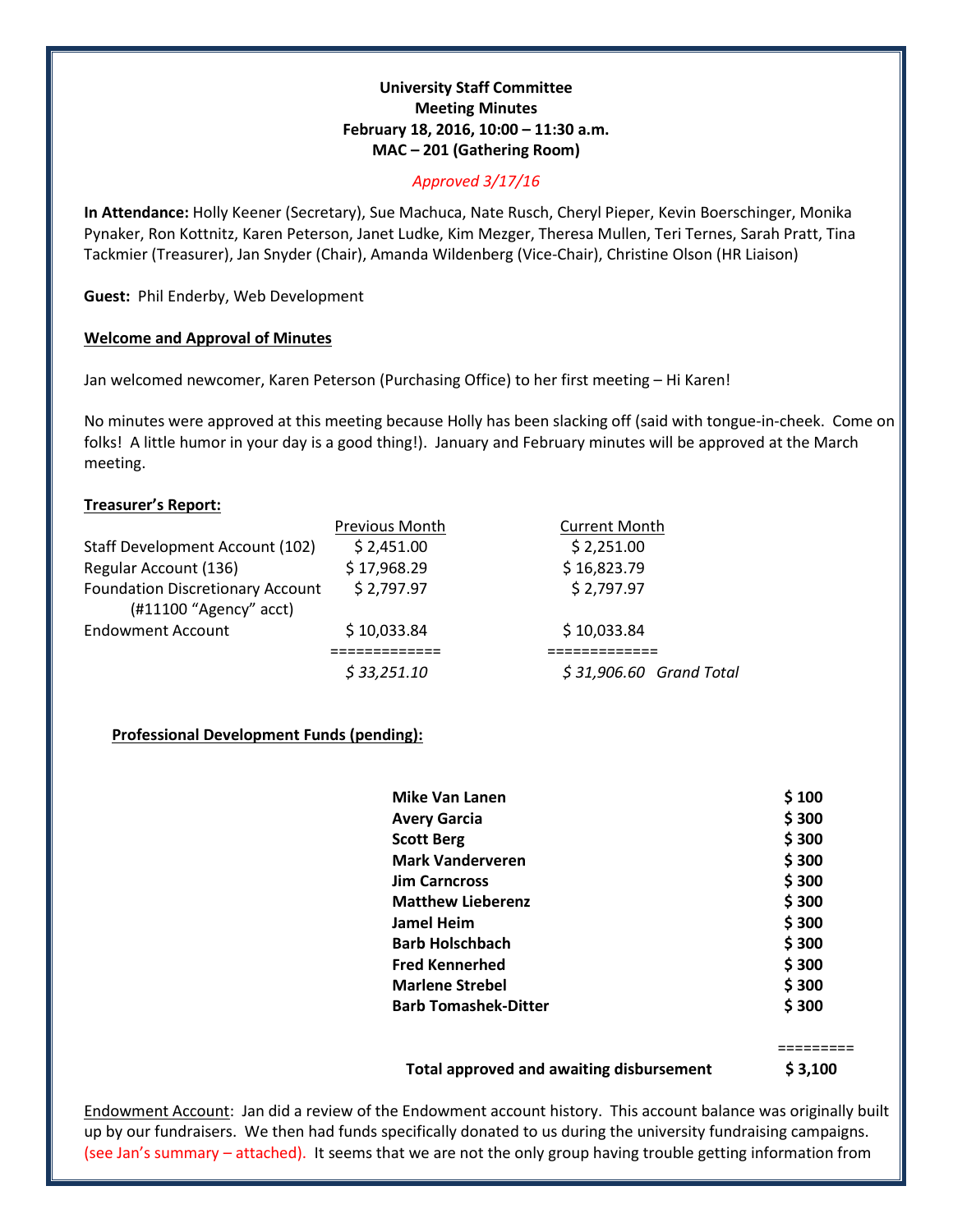Advancement on account status. The Endowment accounts will now be administered through Sheryl Van Gruensven's office. Sheryl agreed that quarterly reports are not an unreasonable request. Sheryl is working to rectify the situation and will be sure reporting becomes more standard and frequent.

Jan has also been working on archiving the Classified Staff Advisory Council records. These records will be consolidated and given to University Archives for safe keeping.

## **HR Labor Report**

Christine was unable to attend our meeting but will provide an updated report at our Assembly.

## **University Staff Committee Reports**

• **Election Committee** – The interest survey is open now and will close tomorrow. The ballot will go out on March  $7<sup>th</sup>$ . Teri Ternes had an issue with her link showing that the survey was already closed. Holly will verify and fix as needed.

UPIC – The Chancellor met with the UC about the status of the UPIC. He informed them that the membership for the UPIC will be changing to better reflect the needs of the university's strategic planning efforts. So, we are in a "holding pattern" until we know what the membership will be. Holly and Monika do not need to serve as interim members at this time.

- **Website Subcommittee --** Phil Enderby from Web Development attended our meeting as a guest to discuss our website needs and the development process. Phil will get started on a draft page and present it to our soon-tobe-named subcommittee. … A subcommittee was formed to work on the new webpage. Members are: Tina Tackmier, Kim Mezger, Teri Ternes and Jan Snyder.
- **Professional Development Committee** Teri stated: "We are happy little munchkins in professional development land." Although they were a little disappointed in the turn-out for the "Success Through Humor" workshop. There were 25 no-shows. We need to work on attendance issues and develop a process for reminding folks about the sessions for which they have registered. The next session is March  $16^{th}$ : Randy Fox "The Best Team Wins" from  $1:00 - 3:00$  in the Christie Theatre. April 27<sup>th</sup> will be Ed Richmond at the Kress: Hands-On Team building. May 16<sup>th</sup>: Jane Morgan: Leadership / Lifestyle coach.

End of year Team building event – still working on it.

We need to work harder on getting "top down" notification for our different events so that we can get more people involved. Also, new employees don't necessarily know that they are allowed to do these types of activities. How do we get the supervisors to encourage their people to take part in these professional development activities?

Professional Development reimbursement requests: We have 20 requests to-date. We've paid out 6 with 13 still pending. One person transferred to AS so is no longer eligible for our funds.

• **UW University Staff Rep Meeting** – The meetings in Madison are pretty similar to the UW System Telepresence meetings. They go over campus updates and policies. Nothing really new is taking place. They are still discussing the charge for the group, since nobody really knows what they're supposed to do. Strategic Planning input was discussed and the reps' remarks were added to the overall System input.

## **Campus Shared Governance Committee Reports and Updates**

• **Shared Governance Leadership Group** – no update.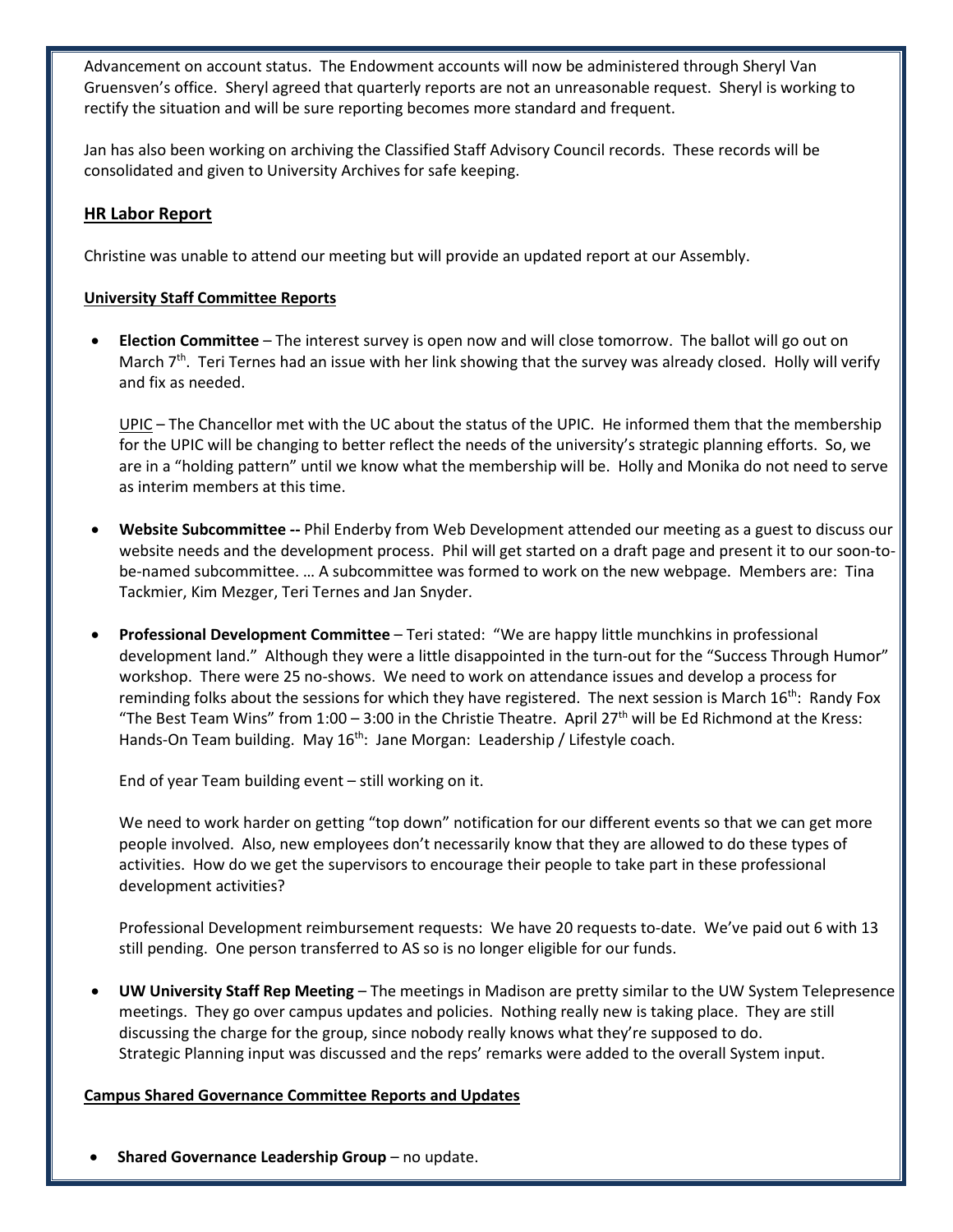- **Awards & Recognition**  no update.
- **Legislative Affairs Committee** no update.
- **CWC**  There is no update from the committee; however, Jan is working on getting some feedback regarding the resolution that was passed last year regarding Compensation. This resolution passed through the Academic Staff and Faculty Senate with our name on it but had never been passed by the University Staff. We had suggested some revisions to the resolution and asked for feedback prior to our endorsement. Turns out the resolution was passed and sent on to Madison without any endorsement from us. Jan asked that any resolutions that are put forward in the future be formally endorsed by us before the name of our group is used. Chris Martin (Chair, CWC) agreed to make sure this process happens with any future resolutions.
- **LTCC** Classroom clickers were discussed at the last meeting. It's a big process and involves legal licenses, a lot of money and requirements for student purchases. They are still discussing.
- **University Committee / Faculty Senate** Evaluations, Reviews and Workloads … OH MY!!! Now that System is requiring annual reviews, policies are being developed.
- **UW-System University Staff meetings** All University Staff are invited to attend these meetings. The next teleconference is March 9<sup>th</sup>.

#### • **Old Business**:

The Spring Assembly agenda has changed again as the presenters vie for the opportunity to address our group. Also, more people have signed up to attend the Assembly since the original date was changed due to snow.

Emeritus status for University Staff -- After a quick discussion, it was decided that we should request to be included in consideration for Emeritus status. Jan will put together a procedure that "mirrors" that of Academic Staff and will present it to the Chancellor.

Jan continues to work on the policy that will define our ability to participate in the Shared Governance groups. Should this be a policy or a guideline? In order to have any "weight", we all felt that HR would need to adopt it as a policy.

We need to work on changing the perception of our group. We are in the initial stages of our "revolution" and we must march on. Keep up the good work all!

**New Business:** Diane from the Garden Café is saying goodbye. There will be a reception for her in the Marketing conference room in the concourse (LC-100A) on February  $25<sup>th</sup>$  from  $8:00 - 10:00$  a.m. Look for the big red heart!

The meeting adjourned at 11:45 a.m.